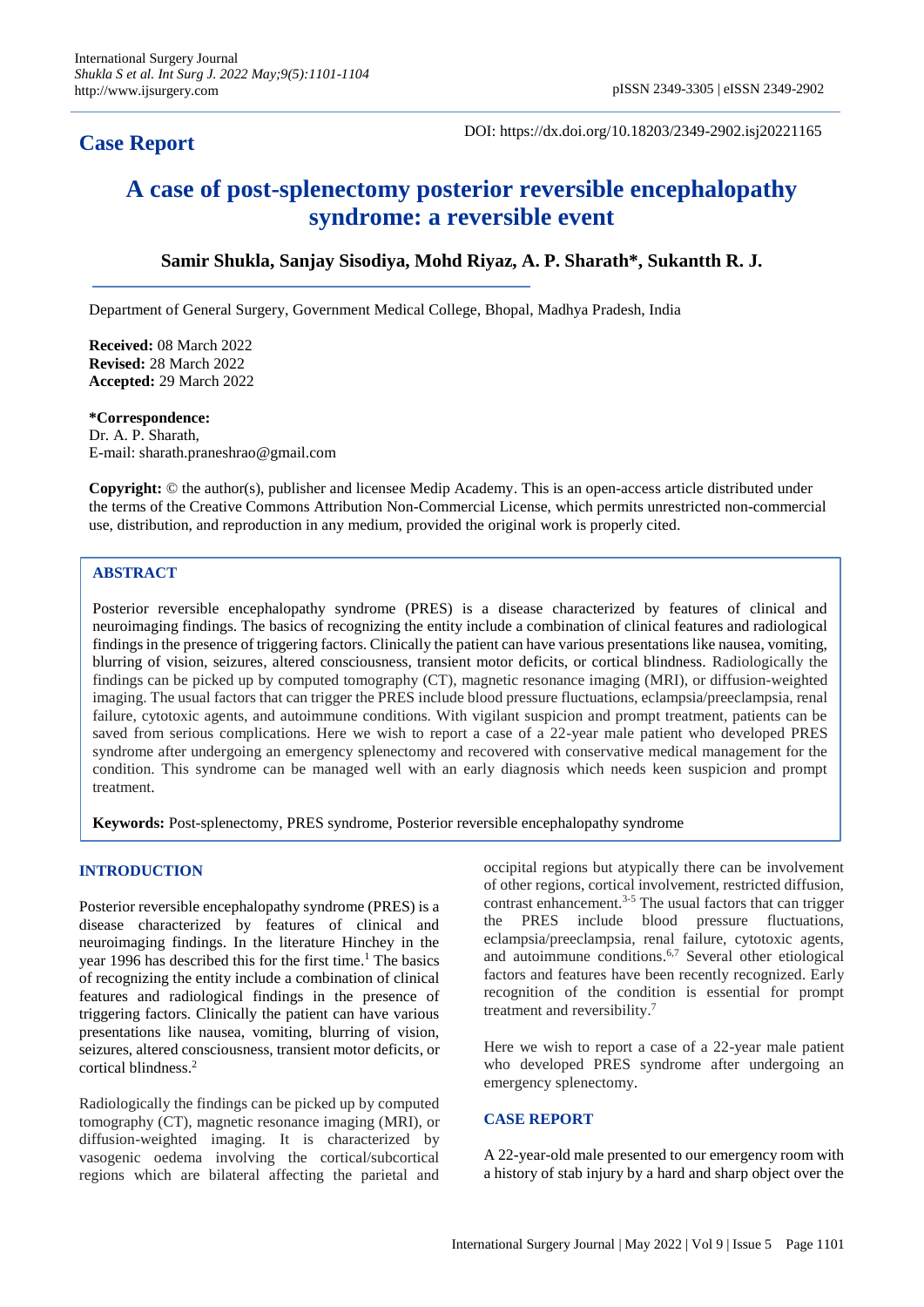left flank region through which the omentum was seen herniating. The patient was conscious and well oriented to time and place. His pulse rate was 118 beats per minute, blood pressure measured over his right arm in supine position was 90/60 mm of Hg. The examination of the injured site revealed an incised wound of approximately  $05\times02$  cm of peritoneal depth through which the omentum was herniating. The patient was immediately taken to the operating room and explored through a midline incision.

Intraoperatively there was a massive hemoperitoneum of around 2.5 litres and grade 4 splenic injury. Emergency splenectomy was carried out. Along with fluid resuscitation, 2 pints of packed red cells and 4 pints of fresh frozen plasma were transfused intraoperatively for haemodialytic stability. The entire procedure was carried out in 3 hours and the patient shifted to surgical intensive care unit (ICU) on ventilatory support with vitals of 120 beats per minute of pulse rate, blood pressure of 128/58 mm of Hg on inotropic support, and 100% saturation.

On postoperative day 1 (POD-1) patient continued to be on ventilatory support with post-operative haemoglobin of 6 g/dl, leucocyte count of 5200, platelets of 2 lakhs/cumm. With serum electrolytes within normal laboratory limits. Further transfusion of 2 pint-packed red cells and 3-pint fresh frozen plasma was done. The patient was given intravenous calcium gluconate to neutralize the posttransfusion chelating effect.

On the next day (POD-2) patient was vitally stable and was planned to wean off the ventilatory support. Taken on synchronized intermittent mandatory ventilatory (SIMV) mode and patient was maintaining saturation of 100% with stable vitals. There was a sudden shoot-up of the patient blood pressure on next morning at 4 am up to 240/120 mm of Hg followed by an episode of convulsion for 4 minutes, which was managed by giving an intravenous midazolam injection. Later the patient was sedated and shifted to the assist control mode of ventilation. The patient's vitals settled and came within normal physiological limits within 30 minutes. The patient's non-contrast computed tomography of the head was done which showed parietooccipital white matter oedema (Figure 1).

On day 3 of post-surgery when the patient was weaned off from the mechanical ventilation and taken on T-piece ventilation, he tolerated well initially for 15 minutes, and then the blood pressure went up to 180/100 mm of Hg and he threw another episode of convulsion. The patient was given a loading dose of injection phenytoin and shifted to assist control mode of ventilation. Anti-convulsion medications started and medications to reduce intracranial pressure were started. After stabilization of the vitals, the patient was weaned off and extubated the next day. Post extubation he complained of nausea, giddiness, and headache. The patient was closely monitored for any further episodes of convulsions. Anticonvulsants were continued. All the haematological parameters were found to be within normal limits. We got a computed tomography

of the head to evaluate the cause of convulsions. No intracranial abnormalities could be identified other than minimal resolving parieto-occipital white matter oedema.



**Figure 1: Computed tomography of the head showing parietooccipital white matter oedema.**

#### **DISCUSSION**

PRES is a condition that needs high clinical suspicion and vigilance to diagnose for prompt treatment. It's a selflimiting condition with symptomatic treatment alone if treated early which can otherwise lead to serious neurological damage. There are two theories; which can explain the pathophysiology of PRES. The cytotoxic and vasogenic theories. The cytotoxic theory implies vasoconstriction and hypoperfusion as the cause of brain ischemia and subsequent vasogenic oedema. Other theories state that weak cerebral autoregulation and endothelial dysfunction cause the breakdown of blood brain barrier (BBB) and vasogenic oedema.<sup>8</sup>

PRES has been observed in hypertensive patients but has been documented in normotensive patients as well. The following risk factors have been identified with PRES, the abrupt elevation of blood pressure, impaired renal function, eclampsia/pre-eclampsia, autoimmune diseases, infections, and chemotherapeutic agents. Our patient was normotensive in all the pre-operative evaluations and showed abrupt elevation in blood pressure before each episodes of seizure and other symptoms.

Patients with PRES syndrome will present with varied presentations like seizures, visual disturbances, headache, and focal neurological defecits. 10,11 But often the symptoms are nonspecific and manifest acutely or subacutely over several hours or days. <sup>7</sup> However prolonged progression of symptoms over several weeks is uncommon proving its transient nature. Seizures being one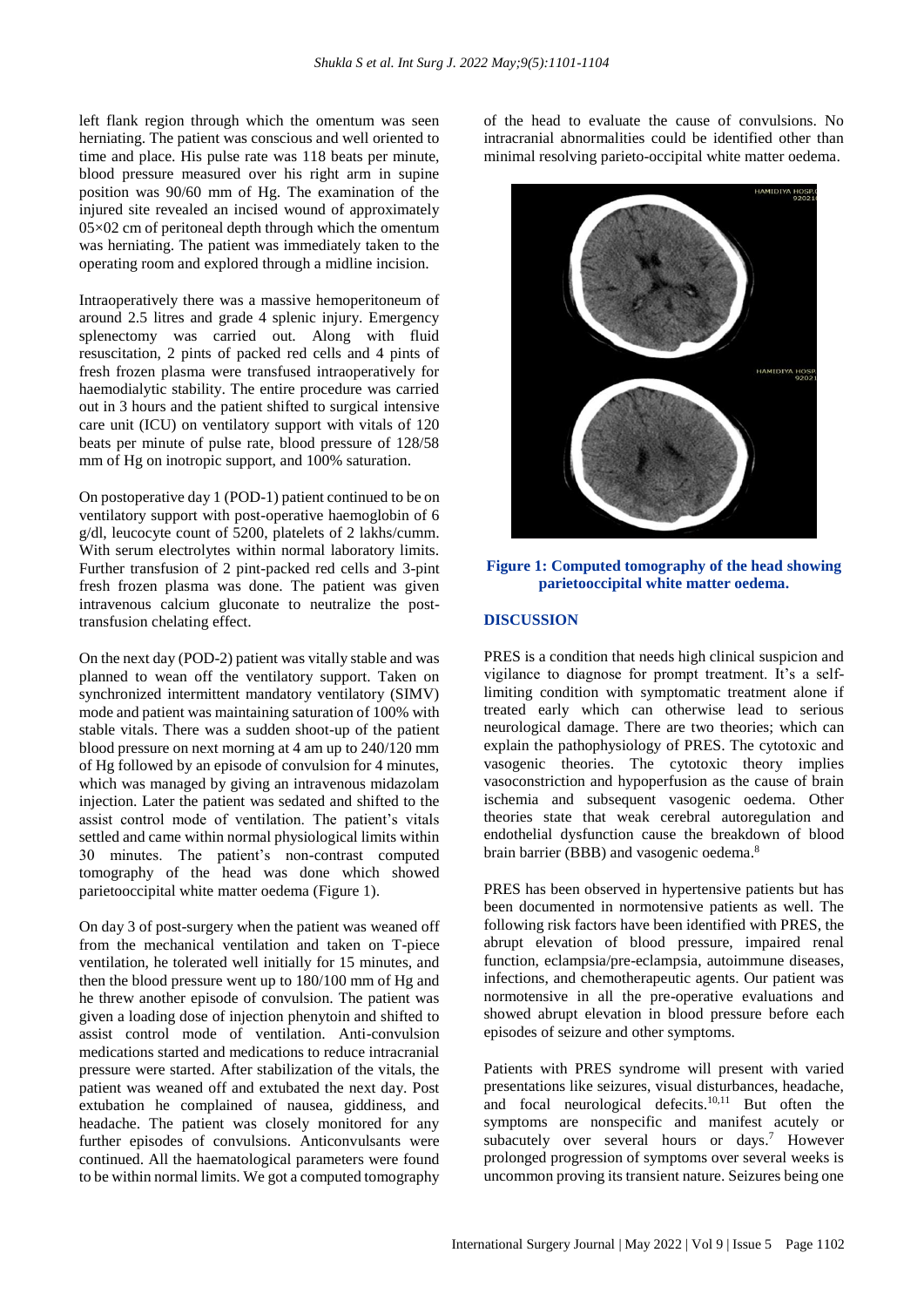of the most common symptoms $10$  can occur in various types. It includes generalized tonic-clonic type, focal type, and status epilepticus. The majority of the patient's seizures are terminated spontaneously or from the use of antiepileptic medications. It has been found that it is common to have serial episodes of seizures in the acute phase. <sup>12</sup> It is common to have provoked seizures from recurrent PRES or other provoking factors around the acute phase. Despite that the long-term risk of unprovoked seizures is infrequent and epilepsy is rare.<sup>13</sup> In our patient, there were two episodes of seizures serially on two consecutive days which were followed by an abrupt rise in blood pressure and were controlled by antiepileptic medications. Our patient had no further episodes of seizures even during one month of follow-up.

It has been well documented that early neuroimaging is vital for the diagnosis and proper line of management of the condition. Despite being termed posterior reversible encephalopathy syndrome, it can be found in the nonposterior distributions, watershed areas, frontal, inferior temporal, and brain stem areas. Although computed tomography can pick up vasogenic oedema in some patients, brain MRI, especially T2 weighted and fluidattenuated inversion recovery (FLAIR) sequences are much more sensitive. At present, there is no gold standard diagnostic tests. <sup>6</sup> Cerebral oedema in these patients has been classified into different grades as mild, moderate, and severe. <sup>14</sup> Mild PRES was defined as cortical or subcortical white matter oedema without haemorrhage, mass effect, herniation, and minimal involvement of one of the groups – cerebellum, brain stem, or basal ganglia. In our patient Computed tomography was done after 24 hours of the last episode of seizure which revealed minimal brain oedema. The MRI would have been much more information that could not be done as the patient was on a ventilator in the post-operative period and after seizures.

Overall, the spectrum of clinical features, vasogenic cerebral oedema, and various risk factors are crucial in making the diagnosis of PRES syndrome.<sup>11</sup> It has a fairly rapid onset and spontaneous resolution. More than 90% of the patients show typical radiological and clinical findings. <sup>15</sup> Recently the PRES early warning scoring (PEWS) scale which consists of: risk factors, clinical features, and EEG features have improved the prediction and early diagnosis of PRES in suspected patients with a high index of suspicion in patients with a score of 10 points or higher. 16-18 Multidisciplinary hospital care involving a team of intensivists, anesthesiologists, pain physicians, neurologists, and treating doctors team is crucial for optimum management. Delay in management could lead to serious sequelae. <sup>19</sup> Early diagnosis with preferably MRI and prompt control of blood pressure is the key to managing these patients. 20

#### **CONCLUSION**

At present, the available data on PRES and its outcomes are from single institutional studies with a paucity of data

from long-term epidemiological studies. Its heterogeneous nature limits its ability to generalize the results. In general, many studies have concluded the favourable outcome of the condition. A systematic study that incorporates the clinical, etiological, serological markers, imaging features, with various comorbidities will be essential to look for future studies. There is still a need for randomized studies to better understand the disease course and follow-up for the adequate duration for concluding on the long-term post-PRES sequelae. Lack of keen suspicion of this syndrome in post-operative patients, delay in imaging studies due to various postoperative constraints can be the major setbacks in diagnosing PRES in postoperative surgical wards.

*Funding: No funding sources Conflict of interest: None declared Ethical approval: Not required*

#### **REFERENCES**

- 1. Hinchey J, Chaves C, Appignani B, Breen J, Pao L, Wang A, et al. A reversible posterior leukoencephalopathy syndrome. N Engl J Med. 1996;334:494-500.
- 2. Kim SJ, I'm SA, Lee JW, Chung NG, Cho B, Kim HK, et al. Predisposing factors of posterior reversible encephalopathy syndrome in acute childhood leukaemia. Pediatr Neurol. 2012;47:436-42.
- 3. Schwartz RB, Jones KM, Kalina P, Bajakian RL, Mantello MT, Garada B, et al. Hypertensive encephalopathy: findings on CT, MR imaging, and SPECT imaging in 14 cases. AJR Am J Roentgenol. 1992;159:379-83.
- 4. Bartynski WS, Grabb BC, Zeigler Z, Lin L, Andrews DF. Watershed imaging features and clinical vascular injury in cyclosporin A neurotoxicity. J Comput Assist Tomogr. 1997;21:872-80.
- 5. Bartynski WS, Zeigler Z, Spearman MP, Lin L, Shadduck RK, Lister J. Etiology of cortical and white matter lesions in cyclosporin-A and FK-506 neurotoxicity. AJNR Am J Neuroradiol. 2001;22:1901-14.
- 6. Bartynski WS, Boardman JF. Distinct imaging patterns and lesion distribution in posterior reversible encephalopathy syndrome. AJNR Am J Neuroradiol. 2007;28:1320-7.
- 7. Lee VH, Wijdicks EF, Manno EM, Rabinstein AA. Clinical spectrum of reversible posterior leukoencephalopathy syndrome. Arch Neurol. 2008;65:205-10.
- 8. Girişgen I, Tosun A, Sönmez F, Özsunar Y. Recurrent and atypical posterior reversible encephalopathy syndrome in a child with peritoneal dialysis. Turk J Pediatr. 2010;52:416-9.
- 9. Hinduja A. Posterior Reversible Encephalopathy Syndrome: Clinical Features and Outcome. Front Neurol. 2020;11:71.
- 10. Liman TG, Bohner G, Heuschmann PU, Scheel M, Endres M, Siebert E. Clinical and radiological